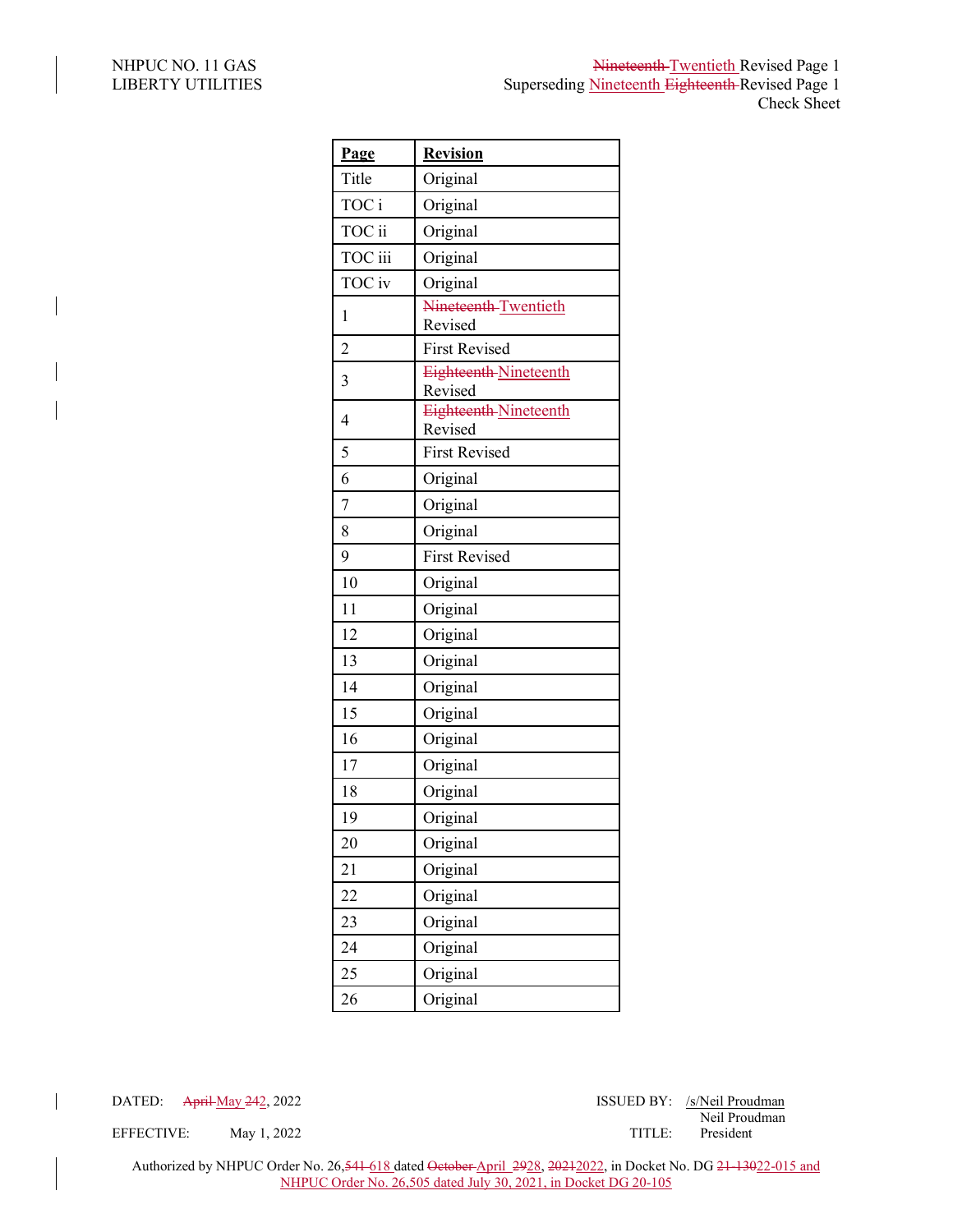| Page | <b>Revision</b>               |
|------|-------------------------------|
| 58   | Original                      |
| 59   | Original                      |
| 60   | Original                      |
| 61   | Original                      |
| 62   | Original                      |
| 63   | Original                      |
| 64   | Original                      |
| 65   | Original                      |
| 66   | Original                      |
| 67   | Original                      |
| 68   | Original                      |
| 69   | Original                      |
| 70   | Original                      |
| 71   | Original                      |
| 72   | Original                      |
| 73   | Original                      |
| 74   | Original                      |
| 75   | Original                      |
| 76   | Original                      |
| 77   | Original                      |
| 78   | Original                      |
| 79   | Original                      |
| 80   | Original                      |
| 81   | Original                      |
| 82   | Original                      |
| 83   | Original                      |
| 84   | Original                      |
| 85   | Original                      |
| 86   | Original                      |
| 87   | <b>Eleventh Revised</b>       |
| 88   | <b>Tenth Eleventh Revised</b> |
| 89   | <b>Eleventh Revised</b>       |

 $\overline{\phantom{a}}$ 

DATED: April May 224, 2022 ISSUED BY: /s/Neil Proudman Neil Proudman

EFFECTIVE: May 1, 2022 TITLE: President

Authorized by NHPUC Order No. 26,<del>541 618</del> dated <del>October April 2928, 20212022</del>, in Docket No. DG <del>21-13022-015 and</del> NHPUC Order No. 26,505 dated July 30, 2021, in Docket DG 20-105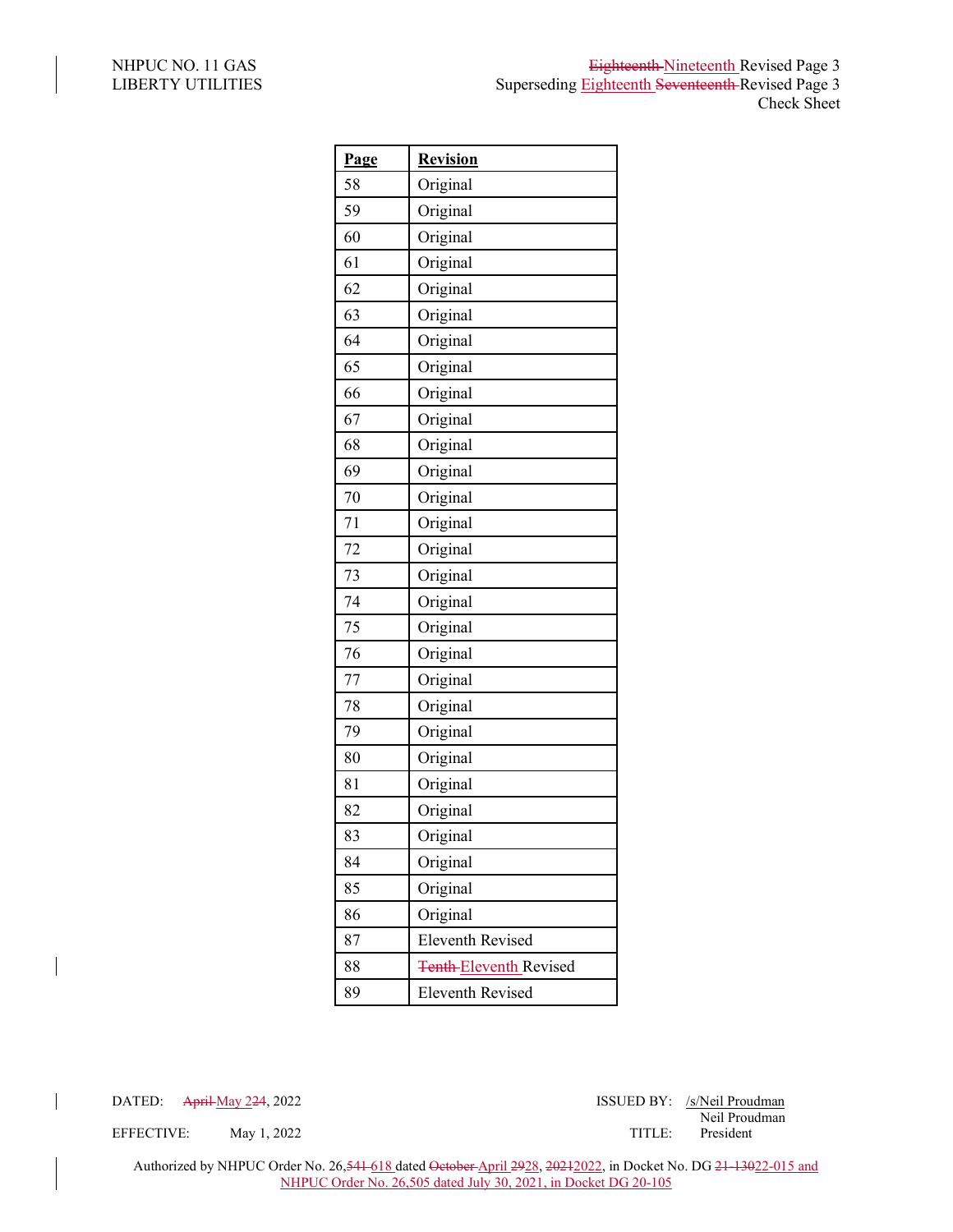$\overline{\phantom{a}}$ 

| Page | <b>Revision</b>      |
|------|----------------------|
| 90   | Original             |
| 91   | <b>First Revised</b> |
| 92   | Second Revised       |
| 93   | Second-Third Revised |
| 94   | <b>First Revised</b> |
| 95   | <b>Sixth Revised</b> |
| 96   | <b>First Revised</b> |
| 97   | Fifth Revised        |
| 98   | <b>First Revised</b> |
| 99   | <b>First Revised</b> |
| 100  | <b>First Revised</b> |
| 101  | Fifth Revised        |
| 102  | Original             |
| 103  | Original             |
| 104  | Original             |
| 105  | Original             |
| 106  | Original             |
| 107  | Original             |
| 108  | Original             |
| 109  | Original             |
| 110  | Original             |
| 111  | Original             |
| 112  | Original             |
| 113  | Original             |
| 114  | Original             |
| 115  | Original             |
| 116  | Original             |
| 117  | Original             |
| 118  | Original             |
| 119  | Original             |
| 120  | Original             |
| 121  | Original             |
| 122  | Original             |
| 123  | Original             |

DATED: April May 224, 2022 ISSUED BY: /s/Neil Proudman

 $\overline{\phantom{a}}$ 

Neil Proudman

EFFECTIVE: May 1, 2022 TITLE:

Authorized by NHPUC Order No. 26,541-618 dated October April 2928, 20212022, in Docket No. DG 21-13022-015 and NHPUC Order No. 26,505 dated July 30, 2021, in Docket DG 20-105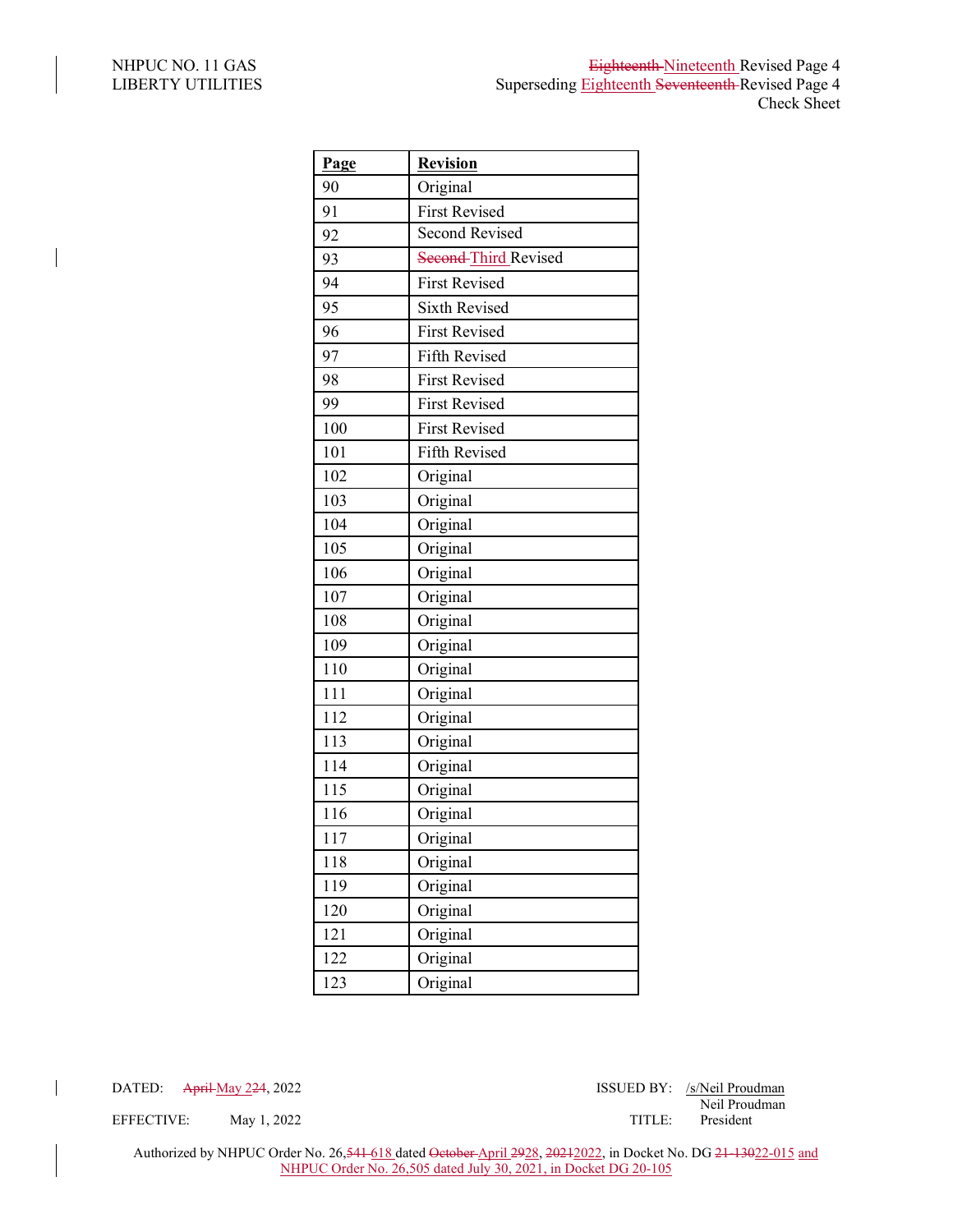## Eleventh Revised Page 88<br>Tenth Revised Page 88 Superseding Tenth Page 88 Superseding Ninth Revised Page 88

|                                                                                                                     | Rates Effective March 1, 2022 - April 30, 2022<br>Winter Period Period |                                |                  |                      | Rates Effective October 1, 2021 October 31, 2021<br>Rates Effective May 1, 2022 - May 31, 2022<br>Summer Period |                                       |                                  |                                   |
|---------------------------------------------------------------------------------------------------------------------|------------------------------------------------------------------------|--------------------------------|------------------|----------------------|-----------------------------------------------------------------------------------------------------------------|---------------------------------------|----------------------------------|-----------------------------------|
|                                                                                                                     | Delivery<br>Charge                                                     | Cost of<br>Gas Rate<br>Page 97 | LDAC<br>Page 101 | Total<br>Rate        | Delivery<br>Charge                                                                                              | Cost of<br><b>Gas Rate</b><br>Page 93 | LDAC<br>Page 101                 | Total<br>Rate                     |
| Residential Non Heating - R-1<br>Customer Charge per Month per Meter<br>All therms                                  | \$15.39<br>\$0.3844                                                    | \$2.4835                       | \$0.1318         | \$15.39<br>\$2.9997  | \$15.39<br>\$0.3844                                                                                             | \$2.4835<br>\$1.2389                  | \$0.1318<br>\$0.0589             | \$15.39<br>\$2.9997<br>\$1.6822   |
| Residential Heating - R-3<br>Customer Charge per Month per Meter<br>All therms over the first block per month at    | \$15.39<br>\$0.5632                                                    | \$2.4835                       | \$0.1318         | \$15.39<br>\$3.1785  | \$15.39<br>\$0.5632                                                                                             | \$2.4835<br>\$1.2389                  | \$0.1318<br>\$0.0589             | \$15.39<br>\$3.1785<br>\$1.8610   |
| Residential Heating - R-4                                                                                           |                                                                        |                                |                  |                      |                                                                                                                 |                                       |                                  |                                   |
| Customer Charge per Month per Meter<br>All therms over the first block per month at                                 | \$8.47<br>\$0.3098                                                     | \$1.3659                       | \$0.1318         | \$8.47<br>\$1.8075   | \$15.39<br>\$0.5632                                                                                             | \$2.4835<br>\$1,2389                  | \$0.1318<br>\$0,0589             | \$15.39<br>\$3.1785<br>\$1.8610   |
| Commercial/Industrial - G-41<br>Customer Charge per Month per Meter<br>Size of the first block                      | \$57.06<br>100 therms                                                  |                                |                  | \$57.06              | \$57.06<br>20 therms                                                                                            |                                       |                                  | \$57.06                           |
| Therms in the first block per month at                                                                              | \$0.4688                                                               | \$2.4835                       | \$0.0991         | \$3.0514             | \$0.4688                                                                                                        | \$2.4835                              | \$0.0991                         | \$3.0514                          |
| All therms over the first block per month at                                                                        | \$0.3149                                                               | \$2.4835                       | \$0.0991         | \$2.8975             | \$0.3149                                                                                                        | \$1.2389<br>\$2.4835<br>\$1.2389      | \$0.0555<br>\$0.0991<br>\$0.0555 | \$1.7632<br>\$2.8975<br>\$1.6093  |
| Commercial/Industrial - G-42<br>Customer Charge per Month per Meter<br>Size of the first block                      | \$171.19<br>1000 therms                                                |                                |                  | \$171.19             | \$171.19<br>400 therms                                                                                          |                                       |                                  | \$171.19                          |
| Therms in the first block per month at                                                                              | \$0.4261                                                               | \$2.4835                       | \$0.0991         | \$3.0087             | \$0.4261                                                                                                        | \$2.4835<br>\$1.2389                  | \$0.0991<br>\$0.0555             | \$3.0087<br>\$1.7205              |
| All therms over the first block per month at                                                                        | \$0.2839                                                               | \$2.4835                       | \$0.0991         | \$2.8665             | \$0.2839                                                                                                        | \$2.4835<br>\$1.2389                  | \$0.0991<br>\$0.0555             | \$2.8665<br>\$1.5783              |
| Commercial/Industrial - G-43<br>Customer Charge per Month per Meter<br>All therms over the first block per month at | \$734.69<br>\$0.2620                                                   | \$2.4835                       | \$0.0991         | \$734.69<br>\$2.8446 | \$734.69<br>\$0.1198                                                                                            | \$2.4835<br>\$1.2389                  | \$0.0991<br>\$0.0555             | \$734.69<br>\$2.7024<br>\$1.4142  |
| Commercial/Industrial - G-51<br>Customer Charge per Month per Meter<br>Size of the first block                      | \$57.06<br>100 therms                                                  |                                |                  | \$57.06              | \$57.06<br>100 therms                                                                                           |                                       |                                  | \$57.06                           |
| Therms in the first block per month at                                                                              | \$0.2819                                                               | \$2.4835                       | \$0.0991         | \$2.8645             | \$0.2819                                                                                                        | \$2.4835                              | \$0.0991                         | \$2.8645                          |
| All therms over the first block per month at                                                                        | \$0.1833                                                               | \$2.4835                       | \$0.0991         | \$2.7659             | \$0.1833                                                                                                        | \$1.2389<br>\$2.4835<br>\$1.2389      | \$0.0555<br>\$0.0991<br>\$0,0555 | \$1.5763<br>\$2.7659<br>\$1,4777  |
| Commercial/Industrial - G-52<br>Customer Charge per Month per Meter                                                 | \$171.19                                                               |                                |                  | \$171.19             | \$171.19                                                                                                        |                                       |                                  | \$171.19                          |
| Size of the first block<br>Therms in the first block per month at                                                   | 1000 therms<br>\$0.2428                                                | \$2.4835                       | \$0.0991         | \$2.8254             | 1000 therms<br>\$0.1759                                                                                         | \$2.4835                              | \$0.0991                         | \$2.7585                          |
| All therms over the first block per month at                                                                        | \$0.1617                                                               | \$2.4835                       | \$0.0991         | \$2.7443             | \$0.1000                                                                                                        | \$1.2389<br>\$2.4835<br>\$1,2389      | \$0.0555<br>\$0.0991<br>\$0.0555 | \$1.4703<br>\$2.6826<br>\$1.3944  |
| Commercial/Industrial - G-53                                                                                        |                                                                        |                                |                  |                      |                                                                                                                 |                                       |                                  |                                   |
| Customer Charge per Month per Meter<br>All therms over the first block per month at                                 | \$756.10<br>\$0.1697                                                   | \$2.4835                       | \$0.0991         | \$756.10<br>\$2.7523 | \$756.10<br>\$0.0814                                                                                            | \$2.4835<br>\$1.2389                  | \$0.0991<br>\$0.0555             | \$756.10<br>\$2.6640<br>\$1.3758  |
| Commercial/Industrial - G-54<br>Customer Charge per Month per Meter<br>All therms over the first block per month at | \$756.10<br>\$0.0648                                                   | \$2.4835                       | \$0.0991         | \$756.10<br>\$2.6474 | \$756.10<br>\$0.0352                                                                                            | \$2.4835<br>\$1,2389                  | \$0.0991<br>\$0.0555             | \$756.10<br>\$2.6178<br>\$1,3296  |
| DATED: May 2, 2022<br><b>DATED: March 23, 2022</b>                                                                  |                                                                        |                                |                  |                      |                                                                                                                 |                                       | ISSUED BY:                       | /s/Neil Proudman<br>Neil Proudman |

Authorized by NHPUC Order No. 26,618 dated April 28, 2022, in Docket No. DG 22-015 and NHPUC Order No. 26,505 dated July 30, 2021, in Docket DG 20-105

EFFECTIVE: May 1, 2022 TITLE: President EFFECTIVE: March 1, 2022

Authorized by NHPU Authorized by House Bill #549 signed February 24, 2022